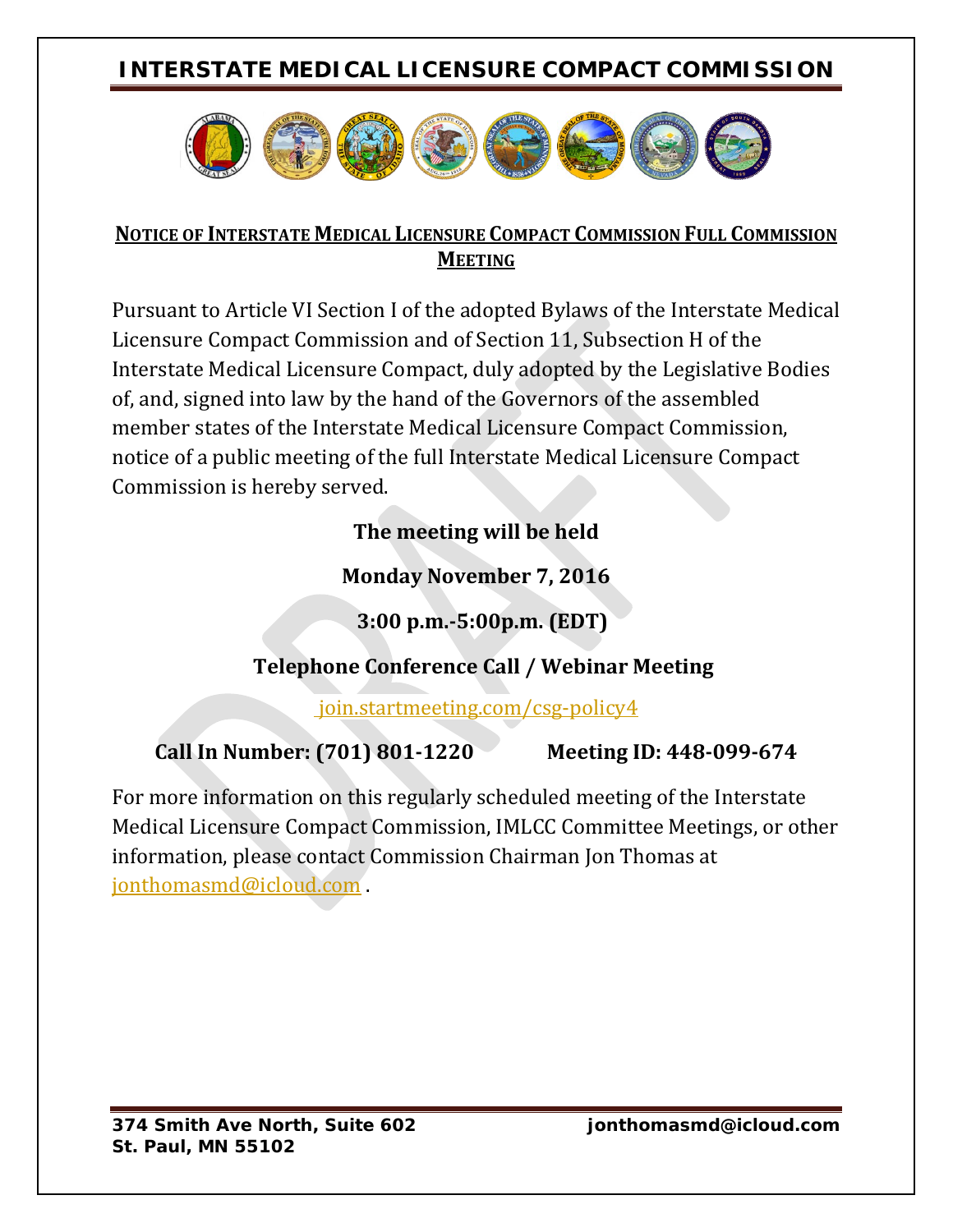# **INTERSTATE MEDICAL LICENSURE COMPACT COMMISSION**



**FULL COMMISSION MEETING** 

#### **AGENDA**

| Location: |                           |                          | <b>Telephone Conference Call Meeting</b>          |                                 |  |
|-----------|---------------------------|--------------------------|---------------------------------------------------|---------------------------------|--|
| Webinar:  |                           |                          | join.startmeeting.com/csg-policy4                 |                                 |  |
| Call In:  |                           |                          | Call In (701) 801-1220<br>Meeting ID: 448-099-674 |                                 |  |
| Date:     |                           |                          | Monday November 7, 2016                           |                                 |  |
| Time:     |                           |                          | 3:00-5:00pm (EDT)                                 |                                 |  |
| I.        | <b>Call to Order</b>      |                          |                                                   | <b>Chairman Thomas</b>          |  |
| II.       |                           |                          | <b>Roll Call/Establishment of Quorum</b>          | Secretary Shepard               |  |
| III.      | <b>Approval of Agenda</b> |                          |                                                   | Secretary Shepard               |  |
| IV.       |                           |                          | <b>Review and Approval of Minutes</b>             | Secretary Shepard               |  |
|           |                           | a)                       | October 3, 2016 Meeting                           |                                 |  |
| V.        |                           |                          | <b>Chairperson's Report</b>                       | Chairman Thomas                 |  |
| VI.       |                           | <b>Committee Reports</b> |                                                   |                                 |  |
|           |                           | a)                       | <b>Executive Committee</b>                        | <b>Chairman Thomas</b>          |  |
|           |                           |                          | b) Budget Committee/Treasurer's Report            | Treasurer Zachariah             |  |
|           |                           | $\mathfrak{c}$           | <b>Audit Committee</b>                            | <b>Chairman Thomas</b>          |  |
|           |                           | d                        | <b>Communications Committee</b>                   | <b>Commissioner Hansen</b>      |  |
|           |                           | e)                       | <b>Personnel Committee</b>                        | <b>Chairman Thomas</b>          |  |
|           |                           | f)                       | <b>Technology Committee</b>                       | <b>Commissioner Bohnenblust</b> |  |
|           |                           | g)                       | <b>Bylaws and Rules Committee</b>                 | Vice-Chairman Bowden            |  |